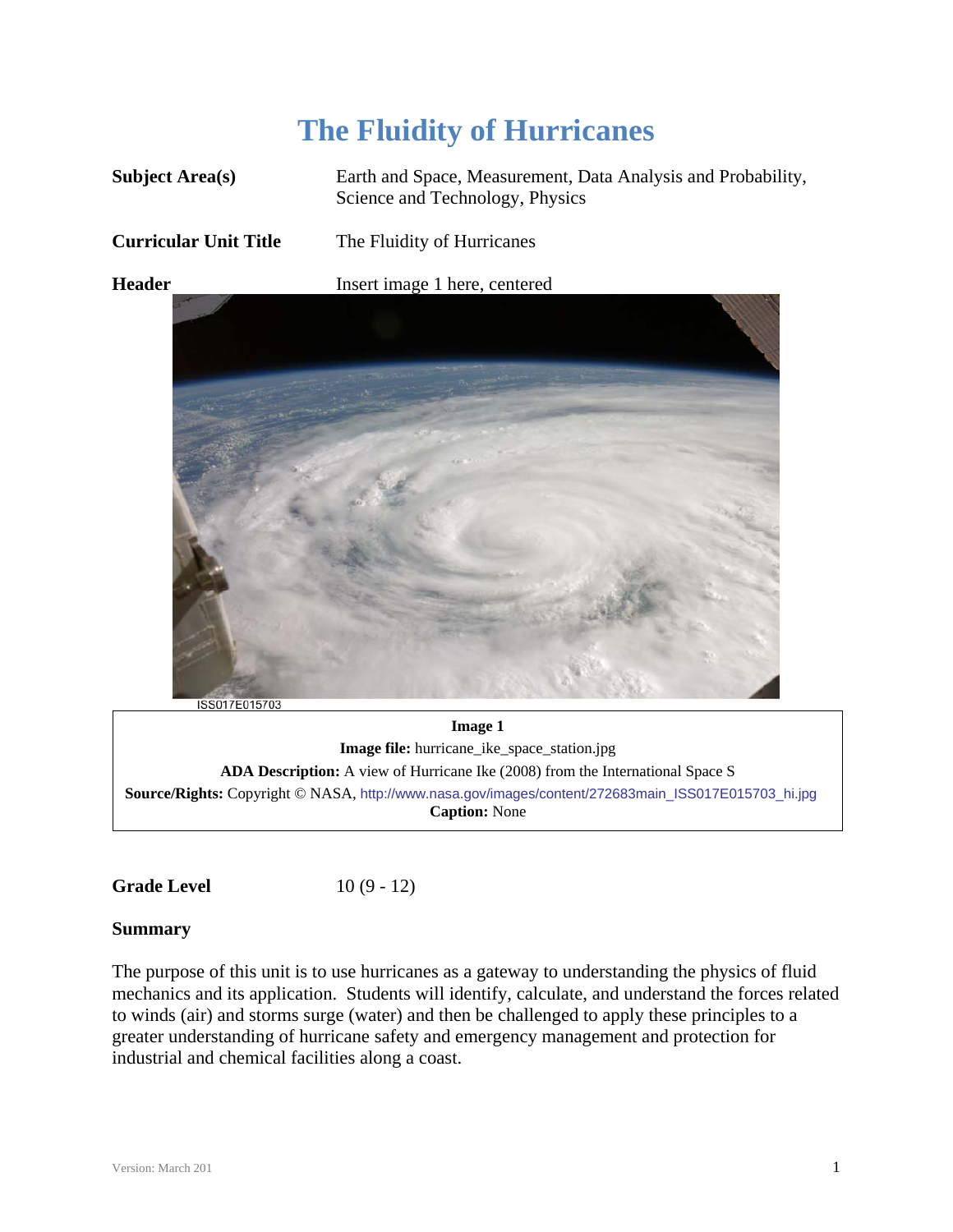# **Engineering Connection**

Hurricanes are one of the strongest and most dangerous weather phenomena that are destructive due to their strong forces from air and water. Engineers must have a great understanding of hurricanes in order to design and protect society from critical facilities in its community. Structural engineers must apply their knowledge of forces in order to design buildings and structures that will withstand the winds of a hurricane. Water resources engineers must be able to understand and predict the pressures related to water so that appropriate infrastructure is in place. Geotechnical Engineers must apply their knowledge of friction and stresses in order to understand the movement of sediment in an estuary system when strong waves and high water levels come rolling in. Environmental engineers must use their knowledge of fluid mechanics and contaminant transport in order to assess the risk of a region to a hurricane. Hurricanes provide a realm in which engineers play a key role in applying science and using to better protect and prepare coastal regions for a potential disaster.

## **Engineering Category**  $=$  #1, #2, and #3

## **Keywords**

Hurricanes, Fluid Mechanics, Emergency Management, Structures, Storm Surge, Water, Wind,

## **Educational Standards**

See individual lessons for educational standards

# **Related Lessons & Activities**

Related Lessons:

- 1. The Forceful Blow of a Hurricane (1.5 minutes)
- 2. A Hurricane's Surge of Water (1.5 hours)
- 3. Protect Your Assets: Storm Approaching! (3 hours)

#### Related Activities:

- 1. And it huffed, and it puffed, and it blew the house down (Related to Lesson 1)
- 2. Feeling the pressure of storm surge (Related to Lesson 2)
- 3. Protect your facility! (Related to Lesson 3)

#### **Time Required**

6 hours – Class time

#### **Unit Overview**

Overview of topics by lesson (1) The Fluidity of Hurricanes: Wind Speed, (2) The Fluidity of Hurricanes: The pressure and current of storm surge, and (3) Protect Your Assets: Storm Approaching! (3 hours)